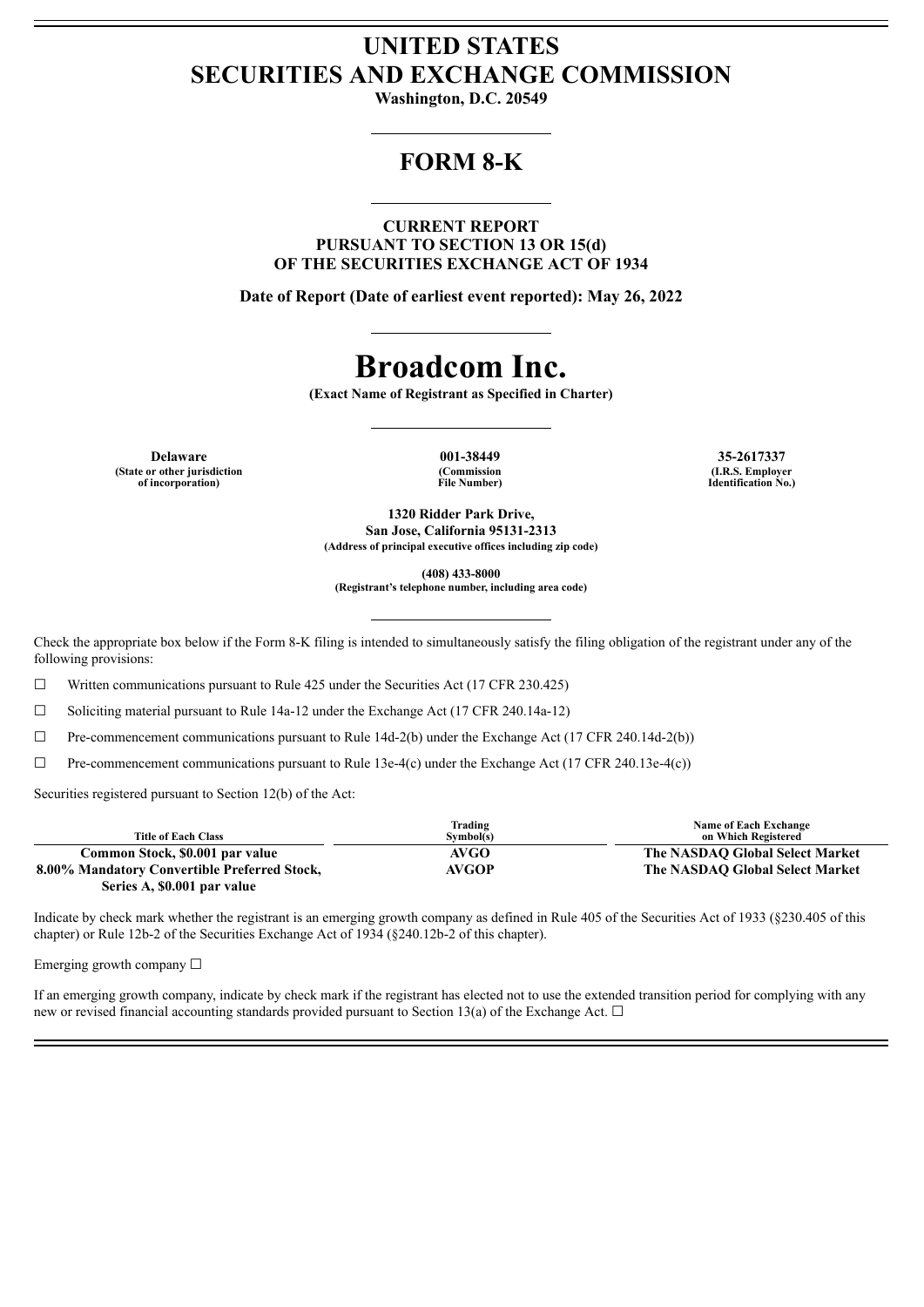## **Item 2.02 Results of Operations and Financial Condition.**

On May 26, 2022, Broadcom Inc. (the "Company") issued a press release announcing its unaudited financial results for the second fiscal quarter ended May 1, 2022.

A copy of the press release is attached hereto as Exhibit 99.1 and is incorporated herein by reference.

The information in Item 2.02 of this Report and the press release attached hereto as Exhibit 99.1 are furnished and shall not be treated as filed for purposes of the Securities Exchange Act of 1934, as amended.

#### **Item 8.01 Other Events.**

On May 26, 2022, the Company announced that the Board of Directors has declared a quarterly cash dividend on the Company's 8.00% Mandatory Convertible Preferred Stock, Series A (the "Mandatory Convertible Preferred Stock"), of \$20.00 per share. This dividend is payable on June 30, 2022 to Mandatory Convertible Preferred Stock holders of record at the close of business (5:00 p.m., Eastern Time) on June 15, 2022.

The Company also announced that the Board of Directors has declared a quarterly cash dividend on the Company's common stock of \$4.10 per share. This dividend is payable on June 30, 2022 to common stockholders of record at the close of business (5:00 p.m., Eastern Time) on June 22, 2022.

#### **Item 9.01 Financial Statements and Exhibits.**

(d) Exhibits

| Exhibit No. | Description                                                  |
|-------------|--------------------------------------------------------------|
| 99.1        | Press release issued by Broadcom Inc. dated May 26, 2022     |
| 104         | Cover Page Interactive Data File (formatted as Inline XBRL). |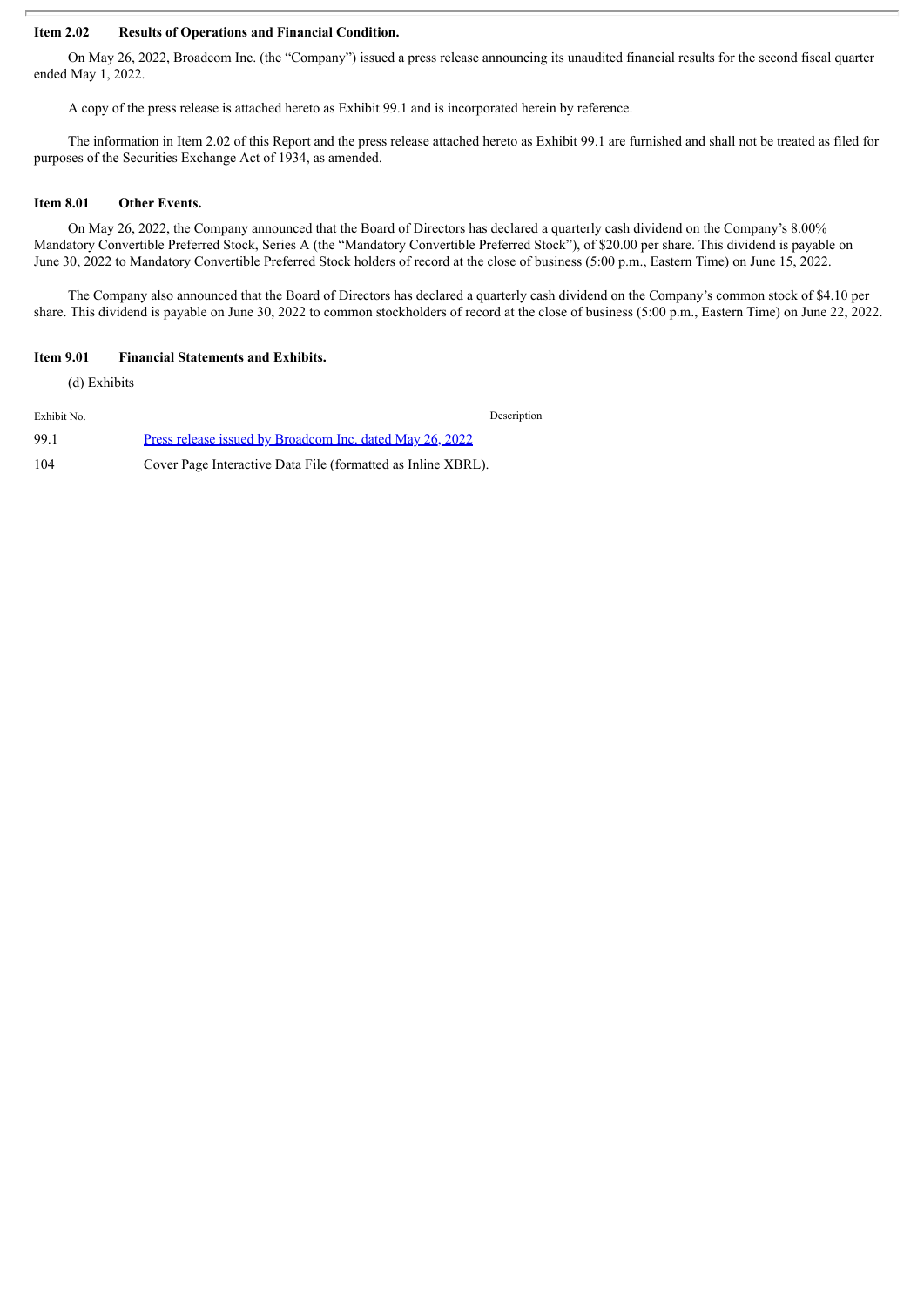# **SIGNATURE**

Pursuant to the requirements of the Securities Exchange Act of 1934, the registrant has duly caused this report to be signed on its behalf by the undersigned hereunto duly authorized.

Date: May 26, 2022

# **Broadcom Inc.**

/s/ Kirsten Spears

Name: Kirsten Spears Title: Chief Financial Officer and Chief Accounting Officer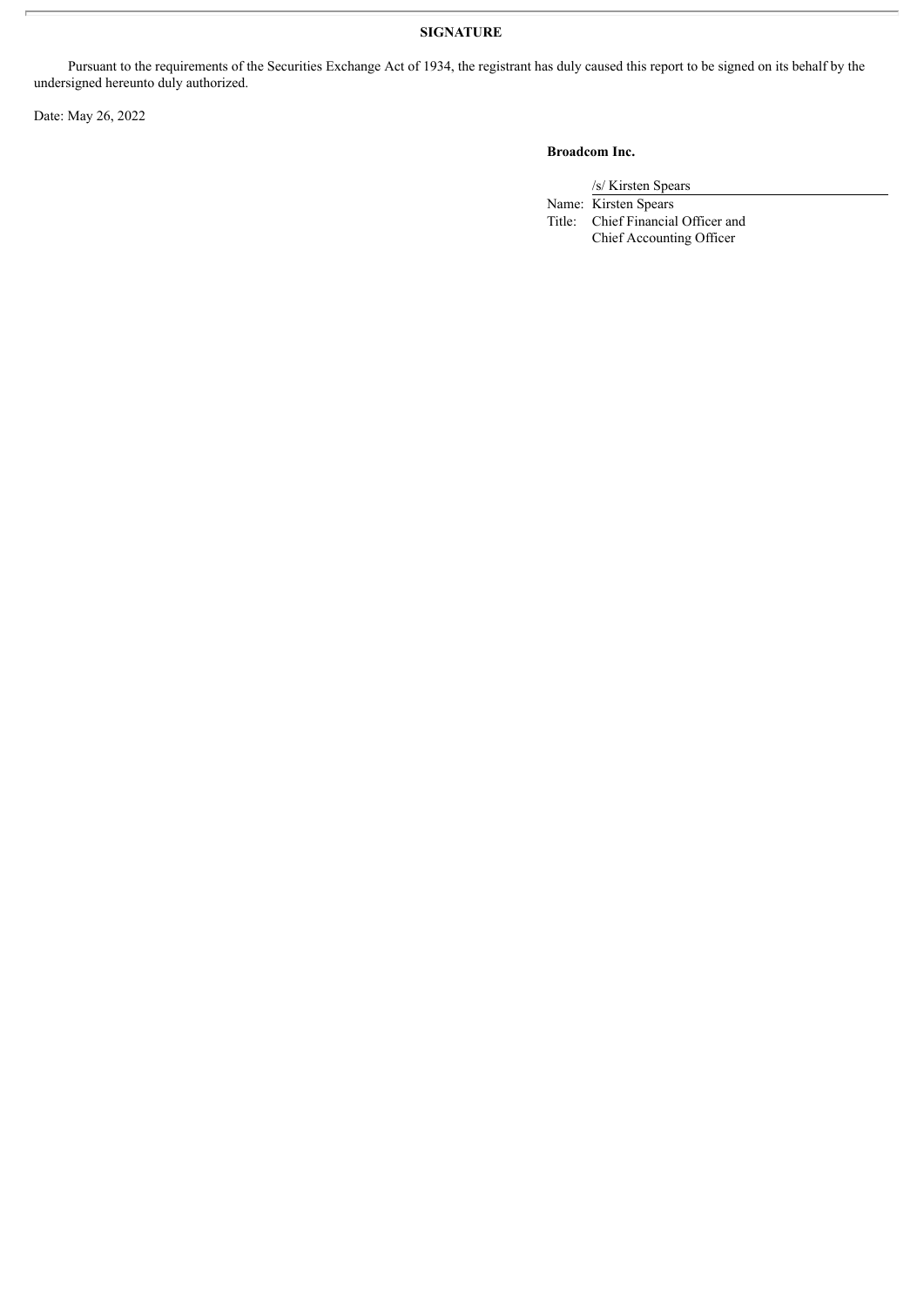#### **Broadcom Inc. Announces Second Quarter Fiscal Year 2022 Financial Results and Quarterly Dividends**

- <span id="page-3-0"></span>• *Revenue of \$8,103 million for the second quarter, up 23 percent from the prior year period*
- GAAP net income of \$2,590 million for the second quarter; Adjusted EBITDA of \$5,111 million for the second quarter
- GAAP diluted EPS of \$5.93 for the second quarter; Non-GAAP diluted EPS of \$9.07 for the second quarter
- \$4,158 million of free cash flow from operations for the second quarter, defined as cash from operations of \$4,243 million less capital *expenditures of \$85 million*
- *Quarterly common stock dividend of \$4.10 per share*
- *Repurchased and eliminated 5.6 million shares for \$3,290 million*
- Third quarter revenue guidance of approximately \$8.4 billion, an expected increase of 24 percent from the prior year period
- *• Third quarter Adjusted EBITDA guidance of approximately 63.5 percent of projected revenue (1)*
- New share repurchase program authorized up to \$10 billion of common stock, incremental to \$3 billion remaining under the current authorization *to date*

**SAN JOSE, Calif. –** May 26, 2022 **–** Broadcom Inc. (Nasdaq: AVGO), a global technology leader that designs, develops and supplies semiconductor and infrastructure software solutions, today reported financial results for its second quarter of fiscal year 2022, ended May 1, 2022, provided guidance for the third quarter of its fiscal year 2022 and announced its quarterly dividends.

"Broadcom's second quarter revenue accelerated sequentially, and was driven by strength in networking and server storage," said Hock Tan, President and CEO of Broadcom Inc. "We expect this momentum to continue into the third quarter."

"Consolidated revenue grew 23% year-over-year to a record \$8.1 billion and operating profit increased 30%," said Kirsten Spears, CFO of Broadcom Inc. "We generated \$4.2 billion in free cash flow and are expecting free cash flow to remain strong in the third quarter. Consistent with our commitment to return excess cash to shareholders, we returned \$4.5 billion to shareholders in the quarter including \$1.7 billion of cash dividends and \$2.8 billion of share repurchases."

(1) The Company is not readily able to provide a reconciliation of the projected non-GAAP financial information presented to the relevant projected GAAP measure without unreasonable effort.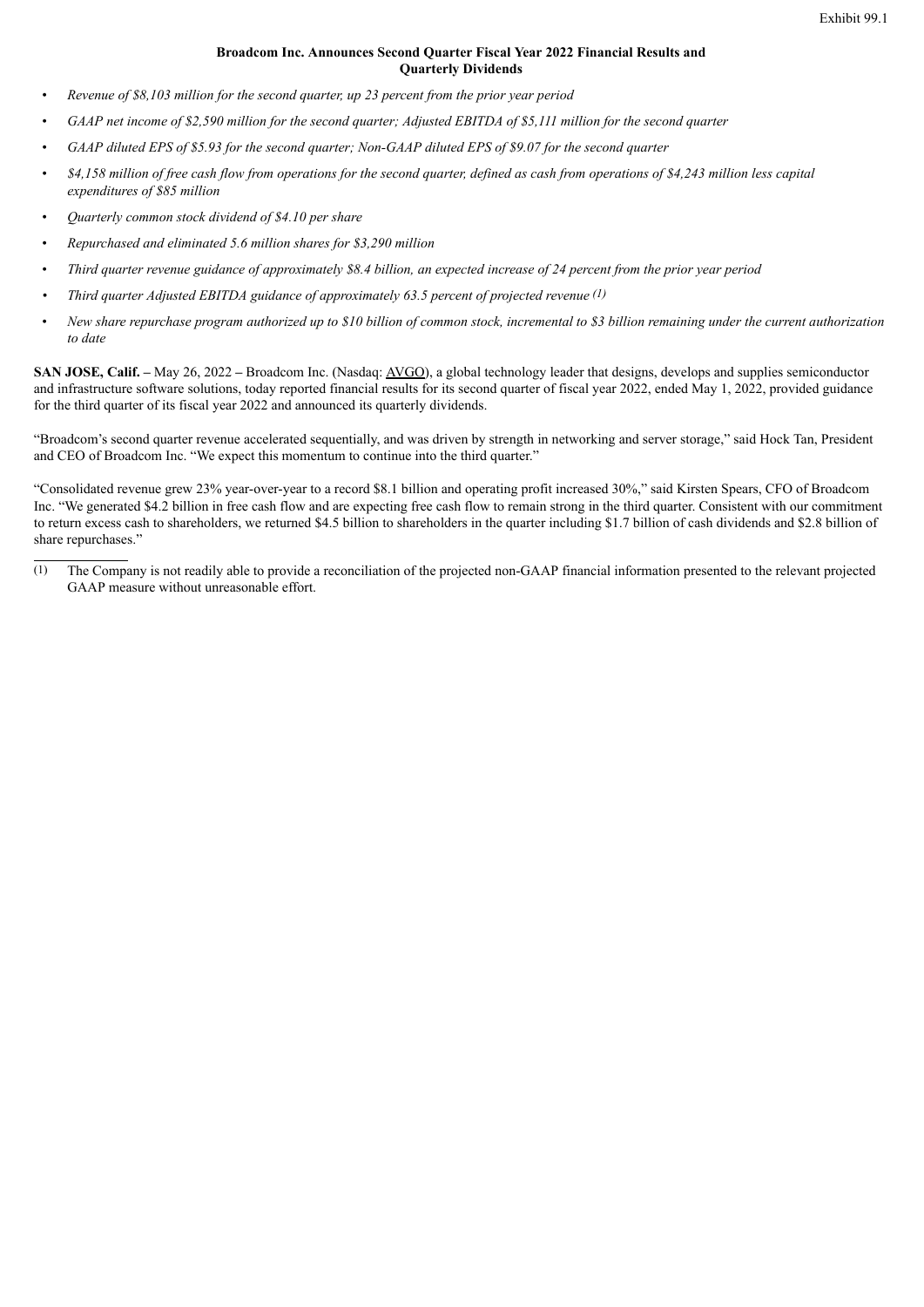#### **Second Quarter Fiscal Year 2022 Financial Highlights**

|                                              | GAAP                          |                   |                               |         | Non-GAAP          |            |             |
|----------------------------------------------|-------------------------------|-------------------|-------------------------------|---------|-------------------|------------|-------------|
| (Dollars in millions, except per share data) | Q <sub>2</sub> 2 <sub>2</sub> | Q <sub>2</sub> 21 | Change                        |         | Q2 22             | Q2 21      | Change      |
| Net revenue                                  | \$8,103                       | \$6,610           | $+23%$                        |         | \$8,103           | \$6,610    | $+23%$      |
| Net income                                   | \$2,590                       | \$1,493           | $+ $1,097$                    |         | \$4,000           | \$2,980    | $+ $1,020$  |
| Earnings per common share - diluted          | \$5.93                        | \$3.30            | $+$ \$ 2.63                   |         | \$9.07            | \$6.62     | $+$ \$ 2.45 |
|                                              |                               |                   |                               |         |                   |            |             |
| (Dollars in millions)                        |                               |                   | Q <sub>2</sub> 2 <sub>2</sub> | Q2 21   |                   | Change     |             |
| Cash flow from operations                    |                               |                   | \$4,243                       | \$3,569 |                   | $+$ \$ 674 |             |
| <b>Adjusted EBITDA</b>                       |                               |                   | \$5,111                       | \$3,960 |                   | $+ $1,151$ |             |
| Free cash flow                               |                               |                   | \$4,158                       | \$3,443 |                   | $+$ \$ 715 |             |
|                                              |                               |                   |                               |         |                   |            |             |
| Net revenue by segment (Dollars in millions) |                               |                   | Q <sub>2</sub> 2 <sub>2</sub> |         | Q <sub>2</sub> 21 |            | Change      |
| Semiconductor solutions                      |                               |                   | \$6,229                       | 77%     | \$4,820           | 73%        | $+29%$      |
| Infrastructure software                      |                               |                   | 1,874                         | 23      | 1,790             | 27         | $+5\%$      |
| Total net revenue                            |                               |                   | \$8,103                       | 100%    | \$6,610           | 100%       |             |
|                                              |                               |                   |                               |         |                   |            |             |

The Company's cash and cash equivalents at the end of the fiscal quarter were \$9,005 million, compared to \$10,219 million at the end of the prior quarter.

During the second fiscal quarter, the Company generated \$4,243 million in cash from operations and spent \$85 million on capital expenditures. The Company spent \$3,290 million on share repurchases and eliminations, consisting of \$2,776 million in repurchases of 4.7 million shares and \$514 million of withholding tax payments related to net settled equity awards that vested in the quarter (representing approximately 0.9 million shares withheld).

On March 31, 2022, the Company paid a cash dividend of \$4.10 per share of common stock, totaling \$1,676 million and a cash dividend of \$20.00 per share of mandatory convertible preferred stock, totaling \$74 million.

The differences between the Company's GAAP and non-GAAP results are described generally under "Non-GAAP Financial Measures" below, and presented in detail in the financial reconciliation tables attached to this release.

#### **Third Quarter Fiscal Year 2022 Business Outlook**

Based on current business trends and conditions, the outlook for the third quarter of fiscal year 2022, ending July 31, 2022, is expected to be as follows:

- Third quarter revenue guidance of approximately \$8.4 billion; and
- Third quarter Adjusted EBITDA guidance of approximately 63.5 percent of projected revenue.

The guidance provided above is only an estimate of what the Company believes is realizable as of the date of this release. The Company is not readily able to provide a reconciliation of projected Adjusted EBITDA to projected net income without unreasonable effort. Actual results will vary from the guidance and the variations may be material. The Company undertakes no intent or obligation to publicly update or revise any of these projections, whether as a result of new information, future events or otherwise, except as required by law.

 $\overline{2}$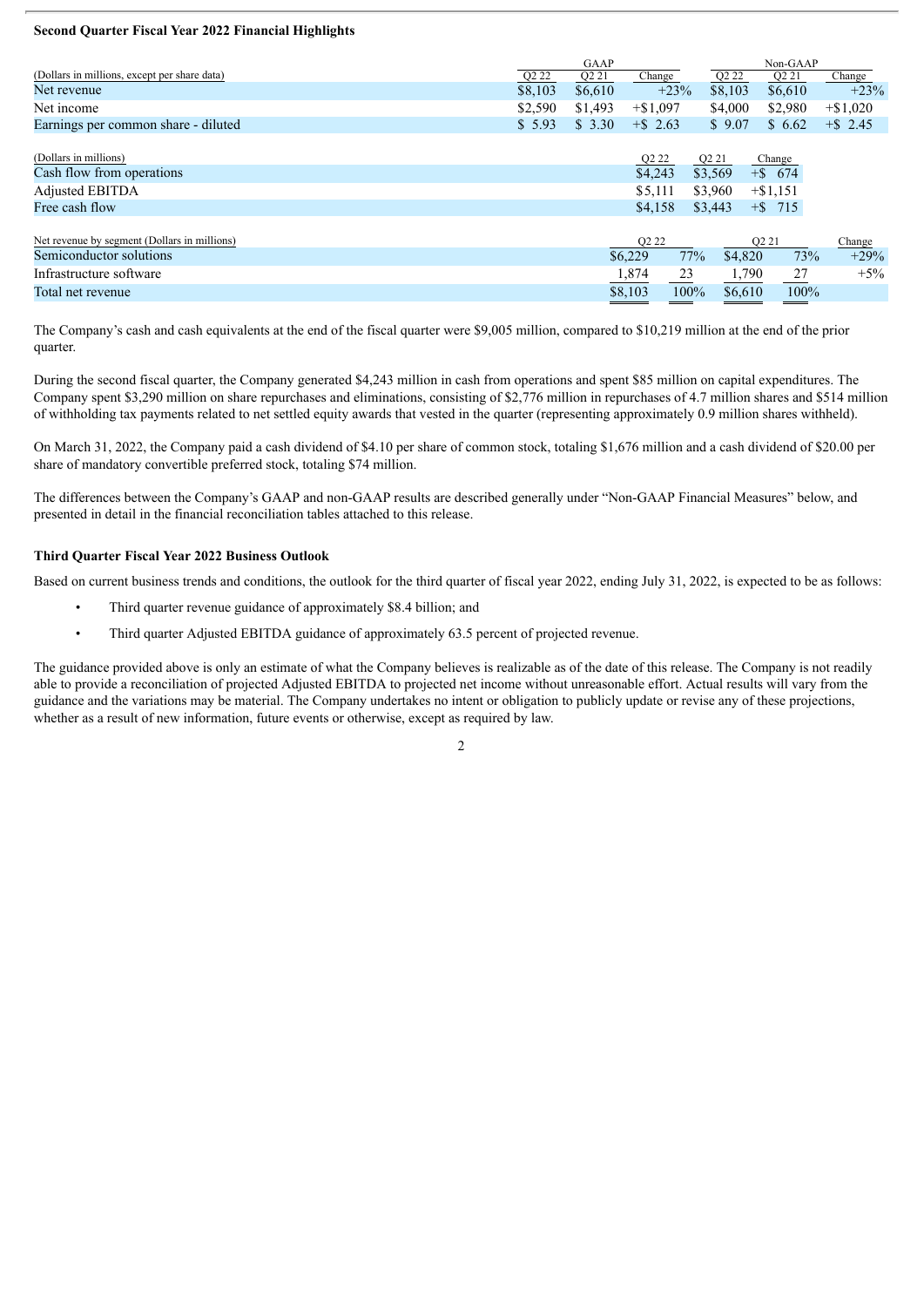#### **Quarterly Dividends**

The Company's Board of Directors has approved a quarterly cash dividend on its common stock of \$4.10 per share. The common stock dividend is payable on June 30, 2022 to common stockholders of record at the close of business (5:00 p.m. Eastern Time) on June 22, 2022.

The Company's Board of Directors has also approved a quarterly cash dividend on its 8.00% Mandatory Convertible Preferred Stock, Series A, of \$20.00 per share. This dividend is payable on June 30, 2022 to preferred stockholders of record at the close of business (5:00 p.m. Eastern Time) on June 15, 2022.

#### **New Share Repurchase Authorization**

The Company's Board of Directors has authorized a new share repurchase program to repurchase up to \$10 billion of our common stock through December 31, 2023. This new share repurchase authorization is in addition to the share repurchase program authorized in December 2021, under which we may repurchase the current remaining \$3 billion of common stock through December 31, 2022. Repurchases under the new share repurchase authorization may be made through a variety of methods, including open market or privately negotiated purchases. The timing and amount of shares repurchased will depend on the stock price, business and market conditions, corporate and regulatory requirements, alternative investment opportunities, acquisition opportunities and other factors. Broadcom is not obligated to repurchase any specific amount of shares of common stock, and the share repurchase program may be suspended or terminated at any time.

#### **Conference Call**

In a separate press release issued today, Broadcom announced the proposed acquisition of VMware, Inc.

Broadcom will host a conference call today at 8:00 a.m. Eastern Time (5:00 a.m. Pacific Time). A live webcast and the accompanying materials will be available in the "Investors" section of Broadcom's website at https://investors.broadcom.com in advance of the conference call.

**To Listen via Telephone:** Preregistration is required by the conference call operator. Please preregister by clicking here. Upon registering, you will be emailed a dial-in number, direct passcode and unique PIN.

**To Listen via Internet:** The conference call can be accessed live online in the Investors section of the Broadcom website at https://investors.broadcom.com/.

**Replay:** A telephone playback of the conference call can be accessed for one week following the call by dialing: (855) 859-2056; International + 1 (404) 537-3406; Passcode: 5733459; or through the Investors section of the Broadcom website at https://investors.broadcom.com/.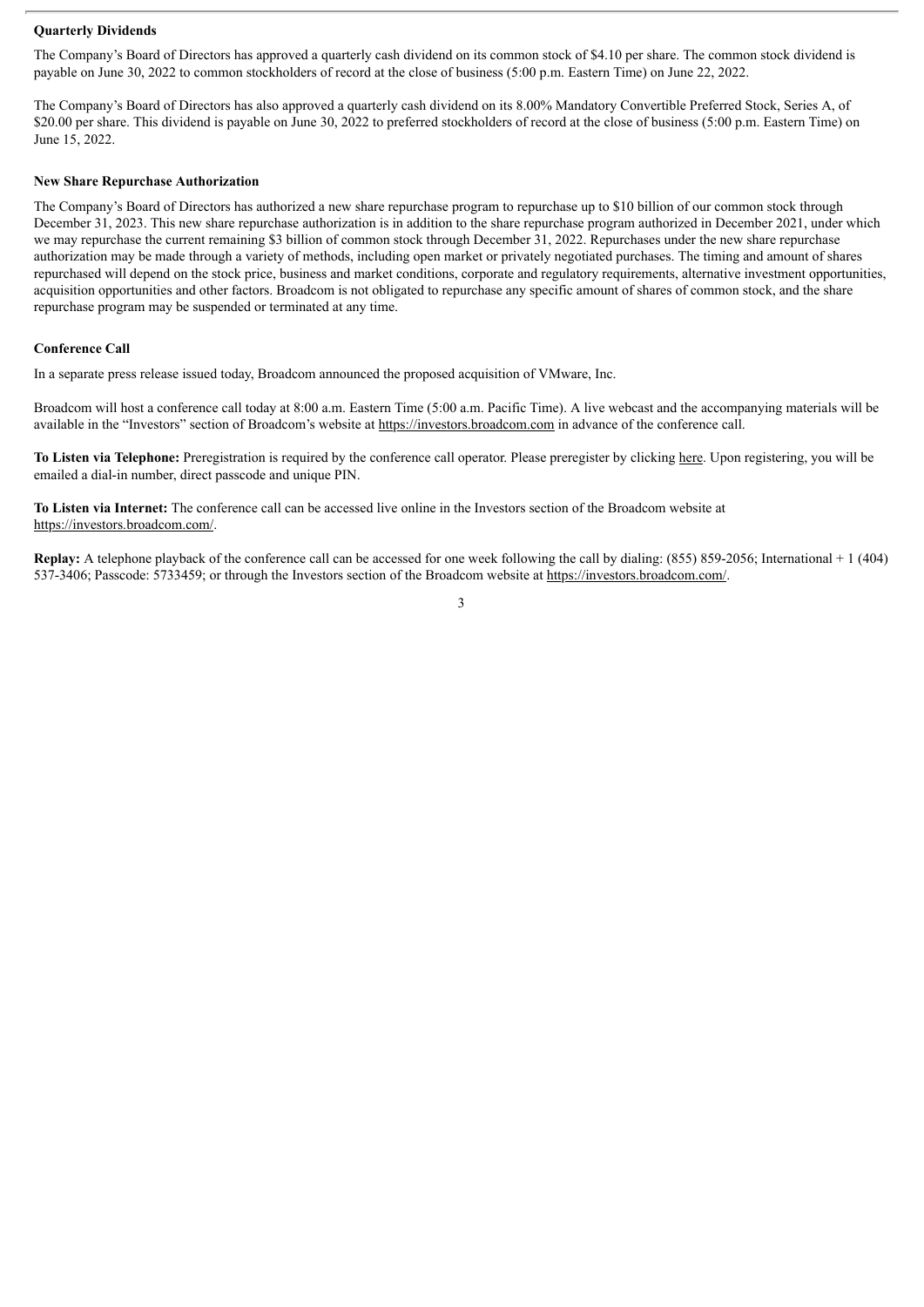#### **Non-GAAP Financial Measures**

The non-GAAP measures should not be considered as a substitute for, or superior to, measures of financial performance prepared in accordance with GAAP. A reconciliation between GAAP and non-GAAP financial data is included in the supplemental financial data attached to this press release. Broadcom believes non-GAAP financial information provides additional insight into the Company's on-going performance. Therefore, Broadcom provides this information to investors for a more consistent basis of comparison and to help them evaluate the results of the Company's on-going operations and enable more meaningful period to period comparisons.

In addition to GAAP reporting, Broadcom provides investors with net income, operating income, gross margin, operating expenses, cash flow and other data on a non-GAAP basis. This non-GAAP information excludes amortization of acquisition-related intangible assets, stock-based compensation expense, restructuring, impairment and disposal charges, acquisition-related costs, including integration costs, purchase accounting effect on inventory, litigation settlements, loss on debt extinguishment, gains (losses) on investments, income (loss) from discontinued operations, non-GAAP tax reconciling adjustments, and other adjustments. Management does not believe that these items are reflective of the Company's underlying performance. Internally, these non-GAAP measures are significant measures used by management for purposes of evaluating the core operating performance of the Company, establishing internal budgets, calculating return on investment for development programs and growth initiatives, comparing performance with internal forecasts and targeted business models, strategic planning, evaluating and valuing potential acquisition candidates and how their operations compare to the Company's operations, and benchmarking performance externally against the Company's competitors. The exclusion of these and other similar items from Broadcom's non-GAAP financial results should not be interpreted as implying that these items are non-recurring, infrequent or unusual.

Free cash flow measures have limitations as they omit certain components of the overall cash flow statement and do not represent the residual cash flow available for discretionary expenditures. Investors should not consider presentation of free cash flow measures as implying that stockholders have any right to such cash. Broadcom's free cash flow may not be calculated in a manner comparable to similarly named measures used by other companies.

#### **About Broadcom Inc.**

Broadcom Inc. (NASDAQ: AVGO) is a global technology leader that designs, develops and supplies a broad range of semiconductor and infrastructure software solutions. Broadcom's category-leading product portfolio serves critical markets including data center, networking, enterprise software, broadband, wireless, storage and industrial. Our solutions include data center networking and storage, enterprise, mainframe and cyber security software focused on automation, monitoring and security, smartphone components, telecoms and factory automation. For more information, go to https://www.broadcom.com.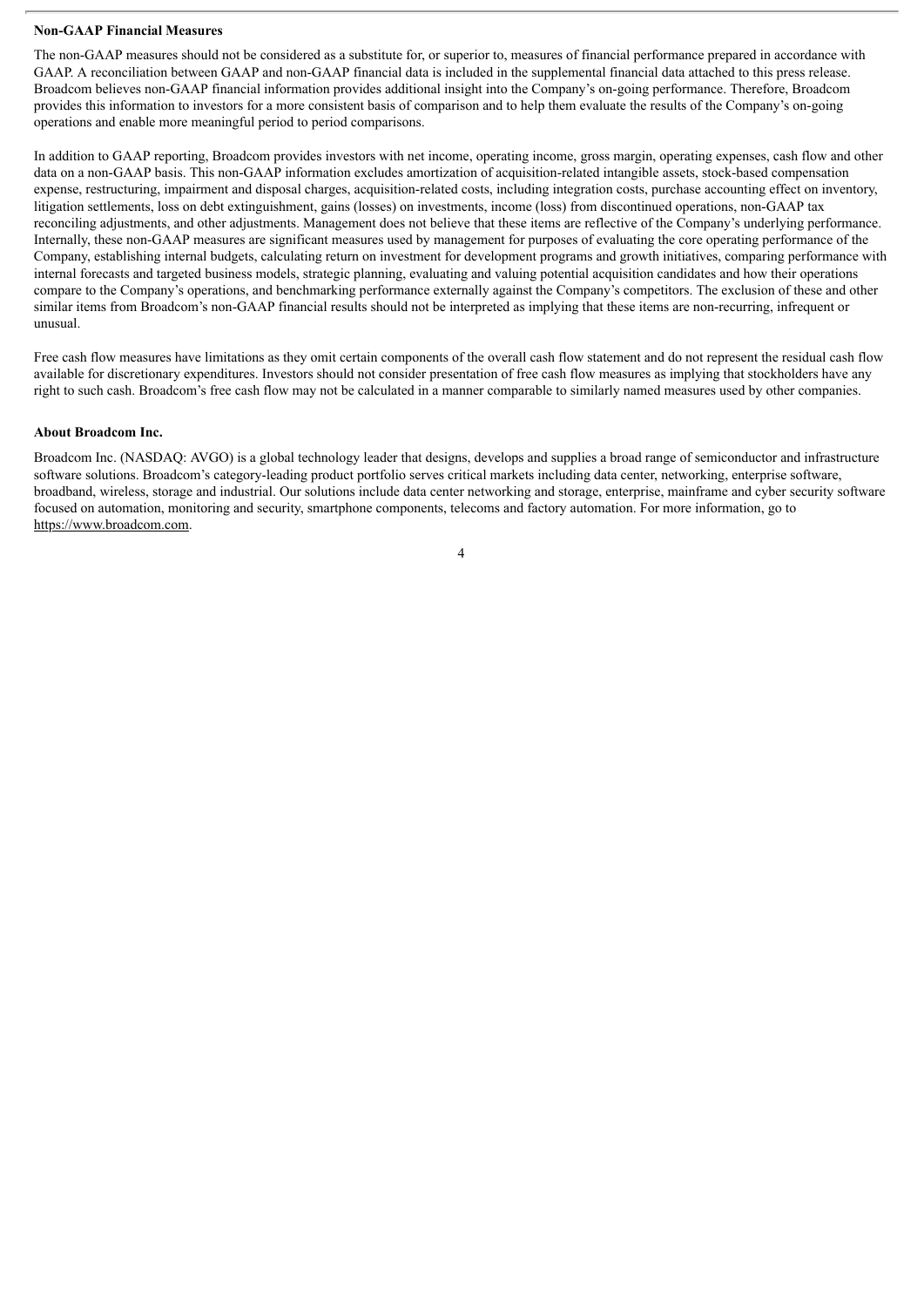#### **Cautionary Note Regarding Forward-Looking Statements**

This announcement contains forward-looking statements (including within the meaning of Section 21E of the United States Securities Exchange Act of 1934, as amended, and Section 27A of the United States Securities Act of 1933, as amended) concerning Broadcom. These statements include, but are not limited to, statements that address our expected future business and financial performance, our plans and expectations with regard to our share repurchases, and other statements identified by words such as "will," "expect," "believe," "anticipate," "estimate," "should," "intend," "plan," "potential," "predict," "project," "aim," and similar words, phrases or expressions. These forward-looking statements are based on current expectations and beliefs of the management of Broadcom, as well as assumptions made by, and information currently available to, such management, current market trends and market conditions and involve risks and uncertainties, many of which are outside the Company's and management's control, and which may cause actual results to differ materially from those contained in forward-looking statements. Accordingly, you should not place undue reliance on such statements.

Particular uncertainties that could materially affect future results include risks associated with: the COVID-19 pandemic continues to disrupt, normal business activity, and which may have an adverse effect on our results of operations; any loss of our significant customers and fluctuations in the timing and volume of significant customer demand; our dependence on contract manufacturing and outsourced supply chain; our dependency on a limited number of suppliers; government regulations and administrative proceedings, trade restrictions and trade tensions; global economic conditions and concerns; cyclicality in the semiconductor industry or in our target markets; global political and economic conditions; our significant indebtedness and the need to generate sufficient cash flows to service and repay such debt; the amount and frequency of our share repurchase programs; dependence on and risks associated with distributors and resellers of our products; dependence on senior management and our ability to attract and retain qualified personnel; any acquisitions we may make, such as delays, challenges and expenses associated with receiving governmental and regulatory approvals and satisfying other closing conditions, and with integrating acquired businesses with our existing businesses and our ability to achieve the benefits, growth prospects and synergies expected by such acquisitions; involvement in legal proceedings; quarterly and annual fluctuations in operating results; our ability to accurately estimate customers' demand and adjust our manufacturing and supply chain accordingly; our competitive performance and ability to continue achieving design wins with our customers, as well as the timing of any design wins; prolonged disruptions of our or our contract manufacturers' manufacturing facilities, warehouses or other significant operations; our ability to improve our manufacturing efficiency and quality; our dependence on outsourced service providers for certain key business services and their ability to execute to our requirements; our ability to protect against cyber security threats and a breach of security systems; our ability to maintain or improve gross margin; our ability to protect our intellectual property and the unpredictability of any associated litigation expenses; compatibility of our software products with operating environments, platforms or third-party products; our ability to enter into satisfactory software license agreements; availability of third party software used in our products; use of open source code sources in our products; any expenses or reputational damage associated with resolving customer product warranty and indemnification claims; market acceptance of the end products into which our products are designed; our ability to sell to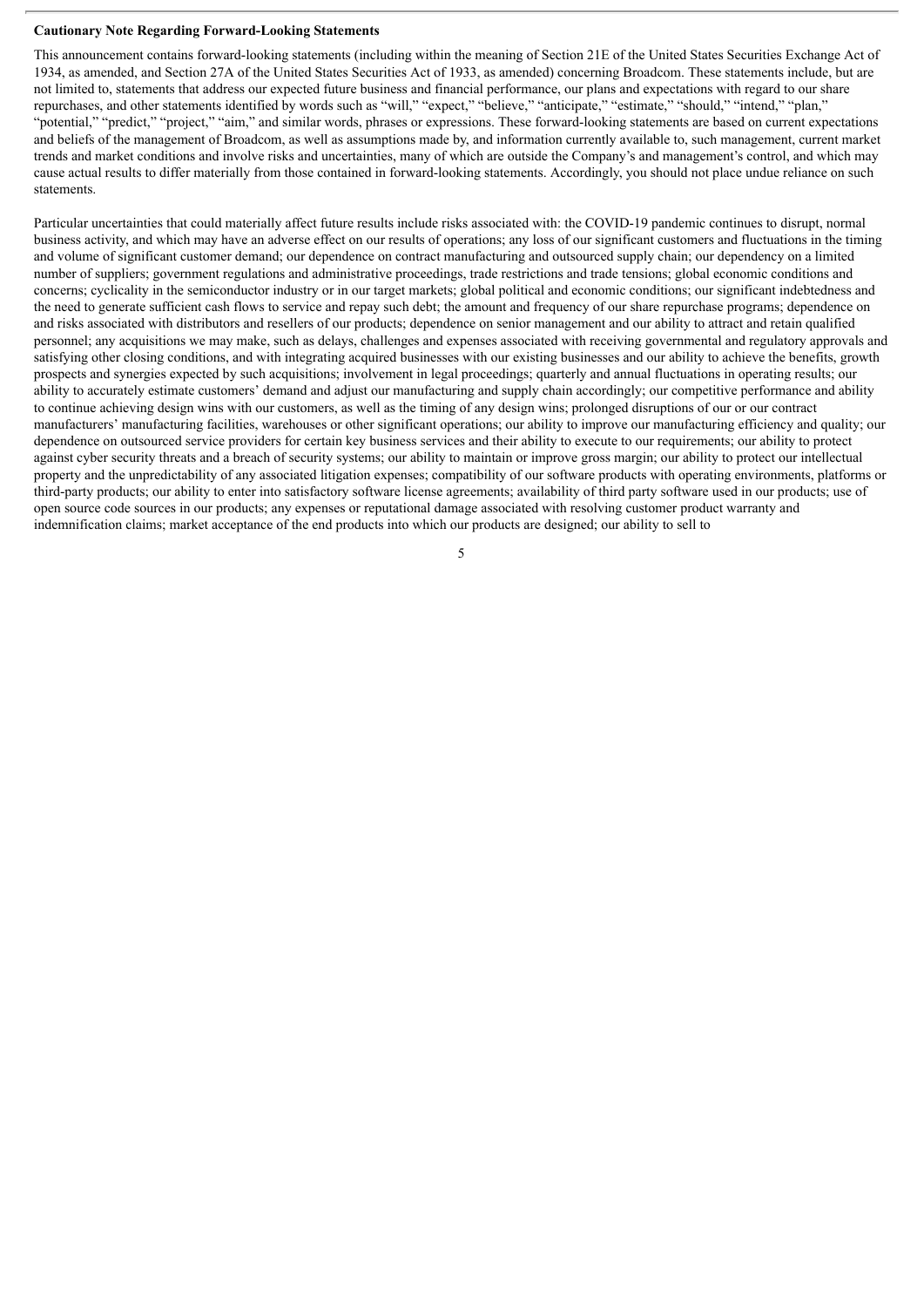new types of customers and to keep pace with technological advances; our compliance with privacy and data security laws; fluctuations in foreign exchange rates; our provision for income taxes and overall cash tax costs, legislation that may impact our overall cash tax costs and our ability to maintain tax concessions in certain jurisdictions; and other events and trends on a national, regional and global scale, including those of a political, economic, business, competitive and regulatory nature. Many of the foregoing risks and uncertainties are, and will be, exacerbated by the COVID-19 pandemic and any worsening of the global business and economic environment as a result.

Our filings with the SEC, which you may obtain for free at the SEC's website at http://www.sec.gov, discuss some of the important risk factors that may affect our business, results of operations and financial condition. Actual results may vary from the estimates provided. We undertake no intent or obligation to publicly update or revise any of the estimates and other forward-looking statements made in this announcement, whether as a result of new information, future events or otherwise, except as required by law.

#### **Contact:**

Ji Yoo Broadcom Inc. Investor Relations 408-433-8000 investor.relations@broadcom.com

(AVGO-Q)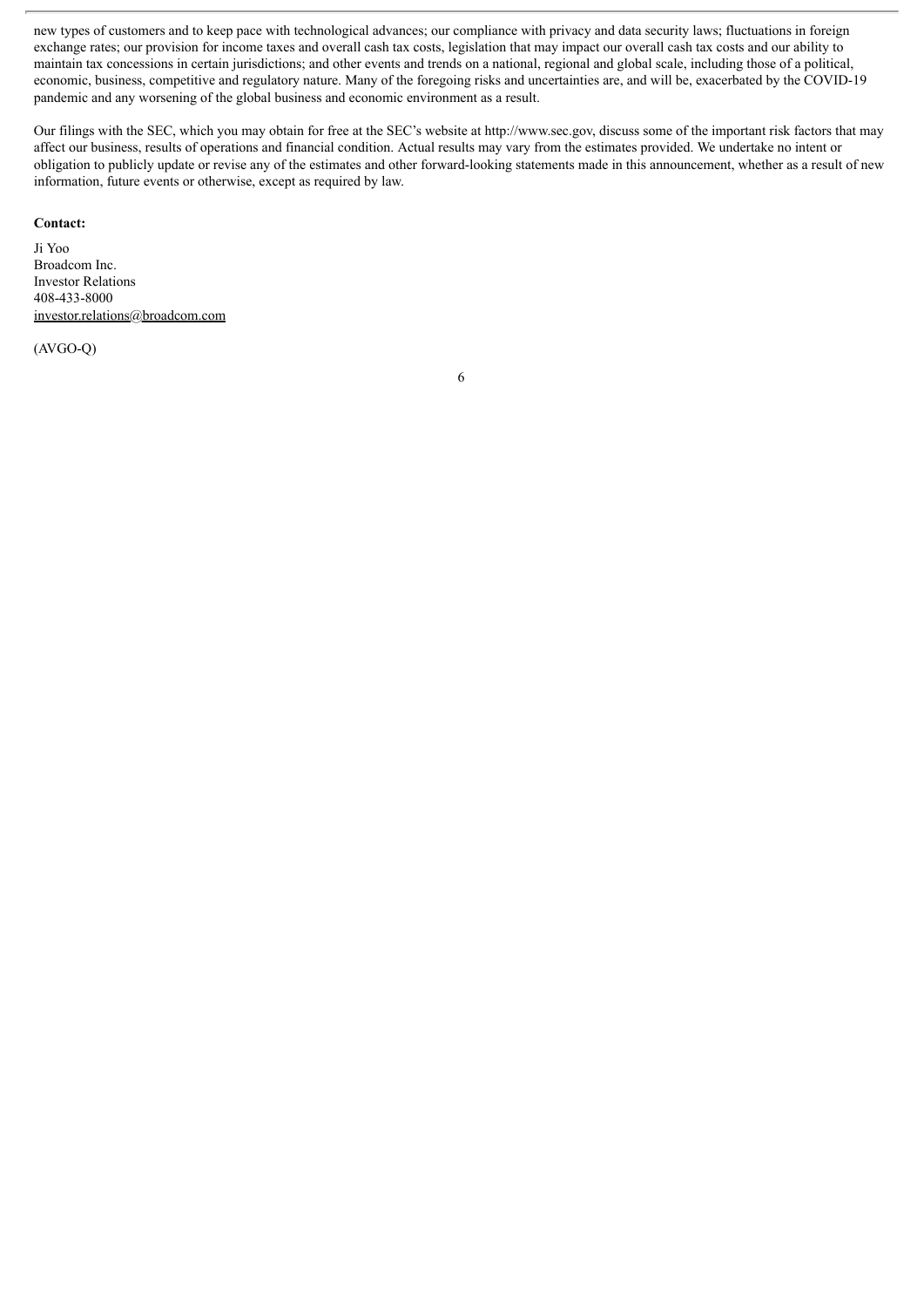# **BROADCOM INC. CONDENSED CONSOLIDATED STATEMENTS OF OPERATIONS - UNAUDITED (IN MILLIONS, EXCEPT PER SHARE DATA)**

|                                                         |           | <b>Fiscal Quarter Ended</b>         |                |                     |                | <b>Two Fiscal Quarters Ended</b> |                |         |  |
|---------------------------------------------------------|-----------|-------------------------------------|----------------|---------------------|----------------|----------------------------------|----------------|---------|--|
|                                                         | May 1,    | January 30,<br>2022<br>2022<br>2021 |                | May 2,              | May 1,<br>2022 |                                  | May 2,<br>2021 |         |  |
| Net revenue                                             | \$8,103   | \$                                  | 7,706          | \$6,610             | $\mathbb{S}$   | 15,809                           | $\mathbb{S}$   | 13,265  |  |
| Cost of revenue:                                        |           |                                     |                |                     |                |                                  |                |         |  |
| Cost of revenue                                         | 1,956     |                                     | 1,925          | 1,699               |                | 3,881                            |                | 3,513   |  |
| Amortization of acquisition-related intangible assets   | 707       |                                     | 730            | 853                 |                | 1,437                            |                | 1,727   |  |
| Restructuring charges                                   |           |                                     | $\overline{2}$ | $\mathbf{1}$        |                | 3                                |                | 16      |  |
| Total cost of revenue                                   | 2,664     |                                     | 2,657          | 2,553               |                | 5,321                            |                | 5,256   |  |
| Gross margin                                            | 5,439     |                                     | 5,049          | 4,057               |                | 10,488                           |                | 8,009   |  |
| Research and development                                | 1,261     |                                     | 1,206          | 1,238               |                | 2,467                            |                | 2,449   |  |
| Selling, general and administrative                     | 368       |                                     | 321            | 325                 |                | 689                              |                | 664     |  |
| Amortization of acquisition-related intangible assets   | 398       |                                     | 397            | 494                 |                | 795                              |                | 988     |  |
| Restructuring, impairment and disposal charges          | 18        |                                     | 17             | 25                  |                | 35                               |                | 96      |  |
| Total operating expenses                                | 2,045     |                                     | 1,941          | 2,082               |                | 3,986                            |                | 4,197   |  |
| Operating income                                        | 3,394     |                                     | 3,108          | 1,975               |                | 6,502                            |                | 3,812   |  |
| Interest expense                                        | (518)     |                                     | (407)          | (466)               |                | (925)                            |                | (1,036) |  |
| Other income (expense), net                             | (86)      |                                     | (14)           | (23)                |                | (100)                            |                | 94      |  |
| Income before income taxes                              | 2,790     |                                     | 2,687          | 1,486               |                | 5,477                            |                | 2,870   |  |
| Provision for (benefit from) income taxes               | 200       |                                     | 215            | (7)                 |                | 415                              |                | (1)     |  |
| Net income                                              | 2,590     |                                     | 2,472          | 1,493               |                | 5,062                            |                | 2,871   |  |
| Dividends on preferred stock                            | (75)      |                                     | (74)           | (76)                |                | (149)                            |                | (150)   |  |
| Net income attributable to common stock                 | \$2,515   |                                     | 2,398          | \$1,417             | \$             | 4,913                            | \$             | 2,721   |  |
| Net income per share attributable to common stock:      |           |                                     |                |                     |                |                                  |                |         |  |
| <b>Basic</b>                                            | \$6.16    | \$                                  | 5.82           | \$3.46              | \$.            | 11.98                            | \$             | 6.67    |  |
| Diluted (1)                                             | \$5.93    | $\mathbf S$                         | 5.59           | \$3.30              | $\mathbf S$    | 11.53                            | $\mathbb{S}$   | 6.34    |  |
| Weighted-average shares used in per share calculations: |           |                                     |                |                     |                |                                  |                |         |  |
| <b>Basic</b>                                            | 408       |                                     | 412            | 409                 |                | 410                              |                | 408     |  |
| Diluted $(1)$                                           | 424       |                                     | 429            | 429                 |                | 426                              |                | 429     |  |
| Stock-based compensation expense:                       |           |                                     |                |                     |                |                                  |                |         |  |
| Cost of revenue                                         | \$<br>36  | \$                                  | 36             | <sup>\$</sup><br>38 | S              | 72                               | <sup>\$</sup>  | 70      |  |
| Research and development                                | 261       |                                     | 268            | 307                 |                | 529                              |                | 635     |  |
| Selling, general and administrative                     | 89        |                                     | 83             | 80                  |                | 172                              |                | 164     |  |
| Total stock-based compensation expense                  | 386<br>\$ | \$                                  | 387            | 425<br>\$           | \$             | 773                              | \$             | 869     |  |

(1) Excludes the potentially dilutive effect of Mandatory Convertible Preferred Stock as the impact was antidilutive.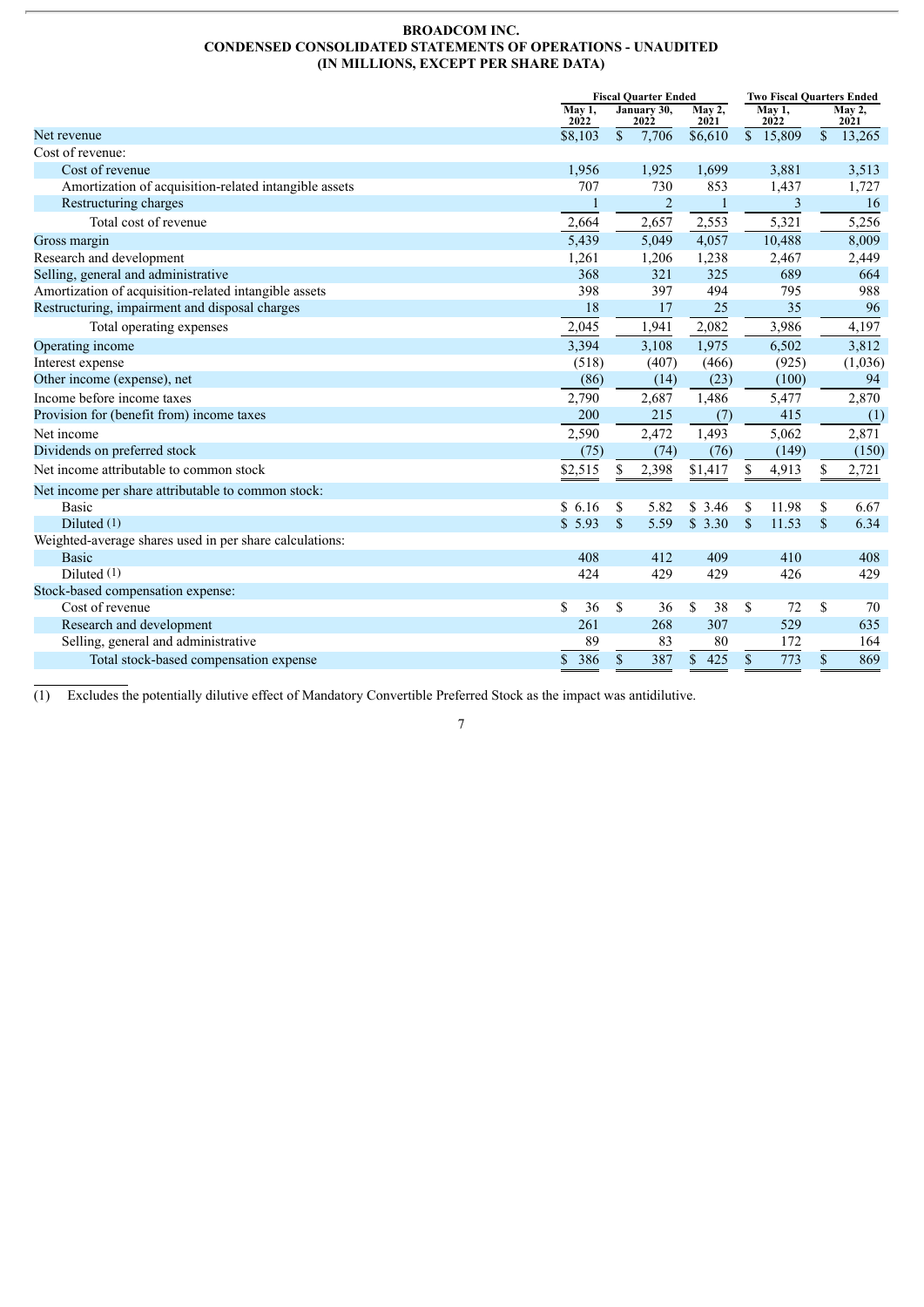### **BROADCOM INC. FINANCIAL RECONCILIATION: GAAP TO NON-GAAP - UNAUDITED (IN MILLIONS)**

|                                                                                                 |                  | <b>Fiscal Quarter Ended</b><br>January 30, |                          |                      | <b>Two Fiscal Quarters Ended</b>                                      |                  |               |                |
|-------------------------------------------------------------------------------------------------|------------------|--------------------------------------------|--------------------------|----------------------|-----------------------------------------------------------------------|------------------|---------------|----------------|
|                                                                                                 | May 1,<br>2022   |                                            | 2022                     | May 2,<br>2021       |                                                                       | May 1,<br>2022   |               | May 2,<br>2021 |
| Gross margin on GAAP basis                                                                      | \$5,439          | \$                                         | 5,049                    | \$4,057              |                                                                       | \$10,488         | $\mathsf{\$}$ | 8,009          |
| Amortization of acquisition-related intangible assets                                           | 707              |                                            | 730                      | 853                  |                                                                       | 1,437            |               | 1,727          |
| Stock-based compensation expense                                                                | 36               |                                            | 36                       | 38                   |                                                                       | 72               |               | $70\,$         |
| Restructuring charges                                                                           | 1                |                                            | 2                        | 1                    |                                                                       | 3                |               | 16             |
| Acquisition-related costs                                                                       | $\mathfrak{Z}$   |                                            | $\overline{4}$           | $\mathfrak{Z}$       |                                                                       | $\boldsymbol{7}$ |               | 6              |
| Gross margin on non-GAAP basis                                                                  | \$6,186          | \$                                         | 5,821                    | \$4,952              | \$                                                                    | 12,007           | \$            | 9,828          |
| Research and development on GAAP basis                                                          | \$1,261          | \$                                         | 1,206                    | \$1,238              | \$                                                                    | 2,467            | \$            | 2,449          |
| Stock-based compensation expense                                                                | 261              |                                            | 268                      | 307                  |                                                                       | 529              |               | 635            |
| Acquisition-related costs                                                                       |                  |                                            |                          | $\mathbf{1}$         |                                                                       |                  |               | $\overline{2}$ |
| Research and development on non-GAAP basis                                                      | \$1,000          | \$                                         | 938                      | \$<br>930            | \$                                                                    | 1,938            | \$            | 1,812          |
| Selling, general and administrative expense on GAAP basis                                       | \$368            | \$                                         | 321                      | \$325                | \$                                                                    | 689              | \$            | 664            |
| Stock-based compensation expense                                                                | 89               |                                            | 83                       | 80                   |                                                                       | 172              |               | 164            |
| Acquisition-related costs                                                                       | 32               |                                            | 11                       | 25                   |                                                                       | 43               |               | 66             |
| Selling, general and administrative expense on non-GAAP basis                                   | \$<br>247        | \$                                         | 227                      | \$<br>220            | $\mathbb{S}% _{t}\left( t\right) \equiv\mathbb{S}_{t}\left( t\right)$ | 474              | \$            | 434            |
| Total operating expenses on GAAP basis                                                          | \$2,045          | \$                                         | 1,941                    | \$2,082              | \$                                                                    | 3,986            | $\mathcal{S}$ | 4,197          |
| Amortization of acquisition-related intangible assets                                           | 398              |                                            | 397                      | 494                  |                                                                       | 795              |               | 988            |
| Stock-based compensation expense                                                                | 350              |                                            | 351                      | 387                  |                                                                       | 701              |               | 799            |
| Restructuring, impairment and disposal charges                                                  | 18               |                                            | 17                       | 25                   |                                                                       | 35               |               | 96             |
| Acquisition-related costs                                                                       | 32               |                                            | 11                       | 26                   |                                                                       | 43               |               | 68             |
| Total operating expenses on non-GAAP basis                                                      | \$1,247          | \$                                         | 1,165                    | \$1,150              | \$                                                                    | 2,412            | \$            | 2,246          |
|                                                                                                 |                  |                                            |                          |                      |                                                                       |                  |               |                |
| Operating income on GAAP basis                                                                  | \$3,394          | \$                                         | 3,108                    | \$1,975              | $\mathcal{S}$                                                         | 6,502            | \$            | 3,812          |
| Amortization of acquisition-related intangible assets                                           | 1,105            |                                            | 1,127                    | 1,347                |                                                                       | 2,232            |               | 2,715          |
| Stock-based compensation expense                                                                | 386              |                                            | 387                      | 425                  |                                                                       | 773              |               | 869            |
| Restructuring, impairment and disposal charges                                                  | 19               |                                            | 19                       | 26                   |                                                                       | 38               |               | 112            |
| Acquisition-related costs                                                                       | 35               |                                            | 15                       | 29                   |                                                                       | 50               |               | 74             |
| Operating income on non-GAAP basis                                                              | \$4,939          | \$                                         | 4,656                    | \$3,802              | \$                                                                    | 9,595            | \$            | 7,582          |
| Interest expense on GAAP basis                                                                  | \$ (518)         | \$                                         | (407)                    | \$ (466)             | $\mathbf{\hat{s}}$                                                    | (925)            | \$            | (1,036)        |
| Loss on debt extinguishment                                                                     | 112              |                                            |                          | 50                   |                                                                       | 112              |               | 222            |
| Interest expense on non-GAAP basis                                                              | \$ (406)         | $\$$                                       | (407)                    | \$<br>(416)          | $\$$                                                                  | (813)            | $\mathbb S$   | (814)          |
| Other income (expense), net on GAAP basis                                                       | \$<br>(86)       | \$                                         | (14)                     | (23)<br>\$           | - \$                                                                  | (100)            | $\mathbf S$   | 94             |
| (Gains) losses on investments                                                                   | 99               |                                            | 16                       | 25                   |                                                                       | 115              |               | (94)           |
| Other                                                                                           |                  |                                            |                          | (1)                  |                                                                       |                  |               | (3)            |
| Other income (expense), net on non-GAAP basis                                                   | 13<br>\$         | $\$$                                       | $\overline{2}$           | $\$$<br>$\mathbf{1}$ | $\$$                                                                  | 15               | $\mathbb S$   | (3)            |
|                                                                                                 |                  |                                            |                          |                      |                                                                       |                  |               |                |
| Provision for (benefit from) income taxes on GAAP basis<br>Non-GAAP tax reconciling adjustments | \$<br>200<br>346 | \$                                         | 215<br>295               | \$<br>(7)<br>414     | $\mathcal{S}$                                                         | 415<br>641       | \$            | (1)<br>813     |
| Provision for income taxes on non-GAAP basis                                                    | 546<br>\$        | \$                                         | 510                      | \$<br>407            | \$                                                                    | 1,056            | \$            | 812            |
|                                                                                                 |                  |                                            |                          |                      |                                                                       |                  |               |                |
| Net income on GAAP basis                                                                        | \$2,590          | \$                                         | 2,472                    | \$1,493              | \$                                                                    | 5,062            | \$            | 2,871          |
| Amortization of acquisition-related intangible assets                                           | 1,105            |                                            | 1,127                    | 1,347                |                                                                       | 2,232            |               | 2,715          |
| Stock-based compensation expense                                                                | 386<br>19        |                                            | 387<br>19                | 425<br>26            |                                                                       | 773              |               | 869            |
| Restructuring, impairment and disposal charges<br>Acquisition-related costs                     | 35               |                                            | 15                       | 28                   |                                                                       | 38<br>50         |               | 112<br>71      |
| Loss on debt extinguishment                                                                     | 112              |                                            | $\overline{\phantom{0}}$ | 50                   |                                                                       | 112              |               | 222            |
| (Gains) losses on investments                                                                   | 99               |                                            | 16                       | 25                   |                                                                       | 115              |               | (94)           |
| Non-GAAP tax reconciling adjustments                                                            | (346)            |                                            | (295)                    | (414)                |                                                                       | (641)            |               | (813)          |
| Net income on non-GAAP basis                                                                    | \$4,000          | \$                                         | 3,741                    | \$2,980              | \$                                                                    | 7,741            | \$            | 5,953          |
|                                                                                                 |                  |                                            |                          |                      |                                                                       |                  |               |                |
| Weighted-average shares used in per share calculations - diluted on GAAP basis                  | 424              |                                            | 429                      | 429                  |                                                                       | 426              |               | 429            |
| Non-GAAP adjustment (1)                                                                         | 17               |                                            | 17                       | 21                   |                                                                       | 17               |               | 21             |
| Weighted-average shares used in per share calculations - diluted on non-GAAP basis              | 441              |                                            | 446                      | 450                  |                                                                       | 443              |               | 450            |
| Net income on non-GAAP basis                                                                    | \$4,000          | \$                                         | 3,741                    | \$2,980              | \$                                                                    | 7,741            | \$            | 5,953          |
| Interest expense on non-GAAP basis                                                              | 406              |                                            | 407                      | 416                  |                                                                       | 813              |               | 814            |
| Provision for income taxes on non-GAAP basis                                                    | 546              |                                            | 510                      | 407                  |                                                                       | 1,056            |               | 812            |
| Depreciation                                                                                    | 135              |                                            | 136                      | 133                  |                                                                       | 271              |               | 271            |
| Amortization of purchased intangibles and right-of-use assets                                   | 24               |                                            | 24                       | 24                   |                                                                       | 48               |               | 51             |
| <b>Adjusted EBITDA</b>                                                                          | \$5,111          | \$                                         | 4,818                    | \$3,960              | \$                                                                    | 9,929            | \$            | 7,901          |
| Net cash provided by operating activities                                                       | \$4,243          | \$                                         | 3,486                    | \$3,569              | \$                                                                    | 7,729            | \$            | 6,682          |
| Purchases of property, plant and equipment                                                      | (85)             |                                            | (101)                    | (126)                |                                                                       | (186)            |               | (240)          |
| Free cash flow                                                                                  | \$4,158          | \$                                         | 3,385                    | \$3,443              | \$                                                                    | 7,543            | \$            | 6,442          |
|                                                                                                 |                  |                                            |                          |                      |                                                                       |                  |               |                |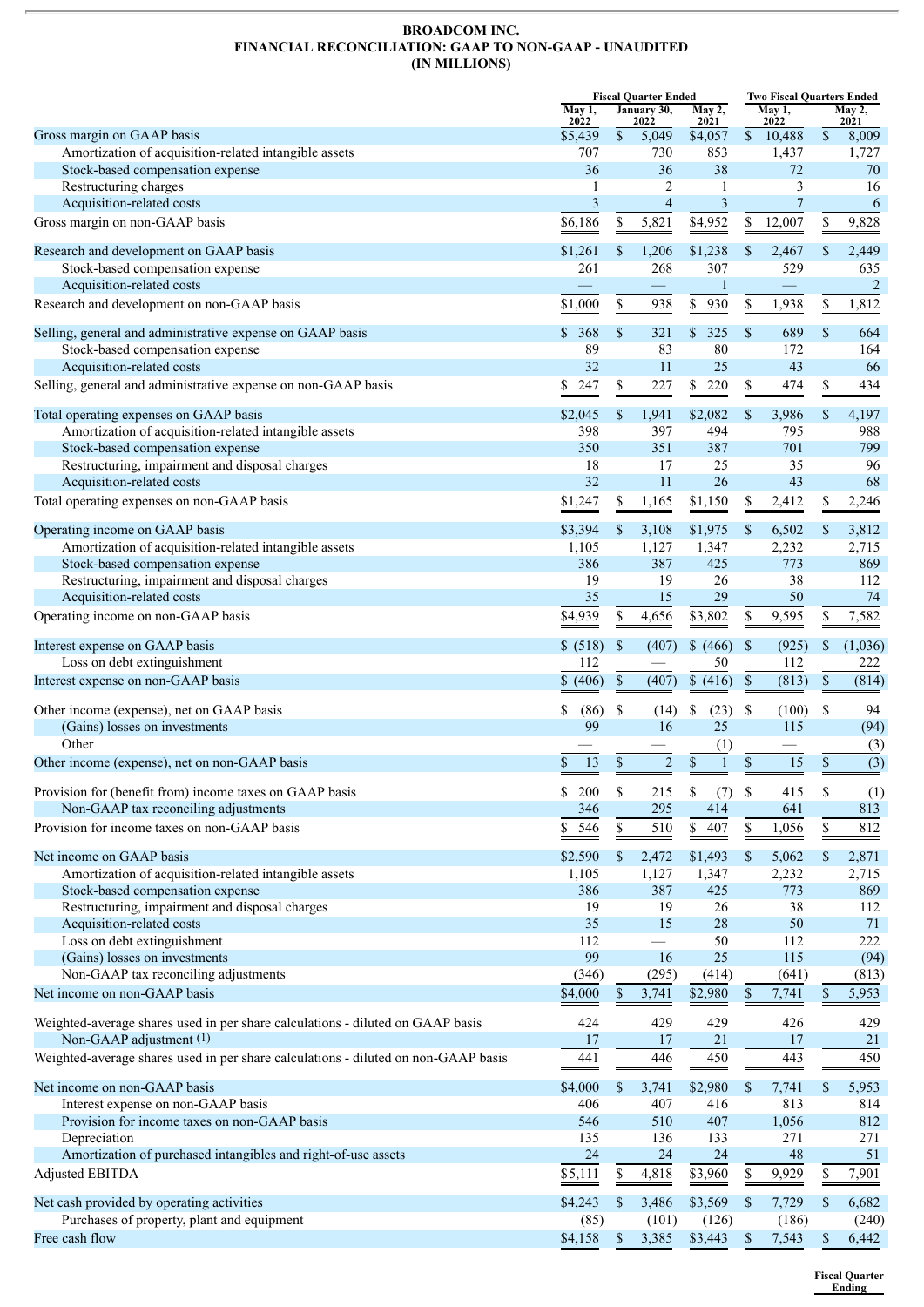|                                                                                   | <b>July 31,</b><br>2022 |
|-----------------------------------------------------------------------------------|-------------------------|
| Expected average diluted share count $(2)$ :                                      |                         |
| Weighted-average shares used in per share calculation - diluted on GAAP basis     |                         |
| Non-GAAP adjustment $(1)$                                                         | 18                      |
| Weighted-average shares used in per share calculation - diluted on non-GAAP basis | 439                     |

 $(1)$  Non-GAAP adjustment for the number of shares used in the diluted per share calculations excludes the impact of stock-based compensation expense expected to be incurred in future periods and not yet recognized in the financial statements, which would otherwise be assumed to be used to repurchase shares under the GAAP treasury stock method. In addition, the non-GAAP adjustment includes the impact of Mandatory Convertible Preferred Stock that is antidilutive on a GAAP basis. For the fiscal quarter ending July 31, 2022, the non-GAAP adjustment includes the impact of Mandatory Convertible Preferred Stock that is expected to be antidilutive on a GAAP basis.

(2) Excludes the effects of potential share repurchases.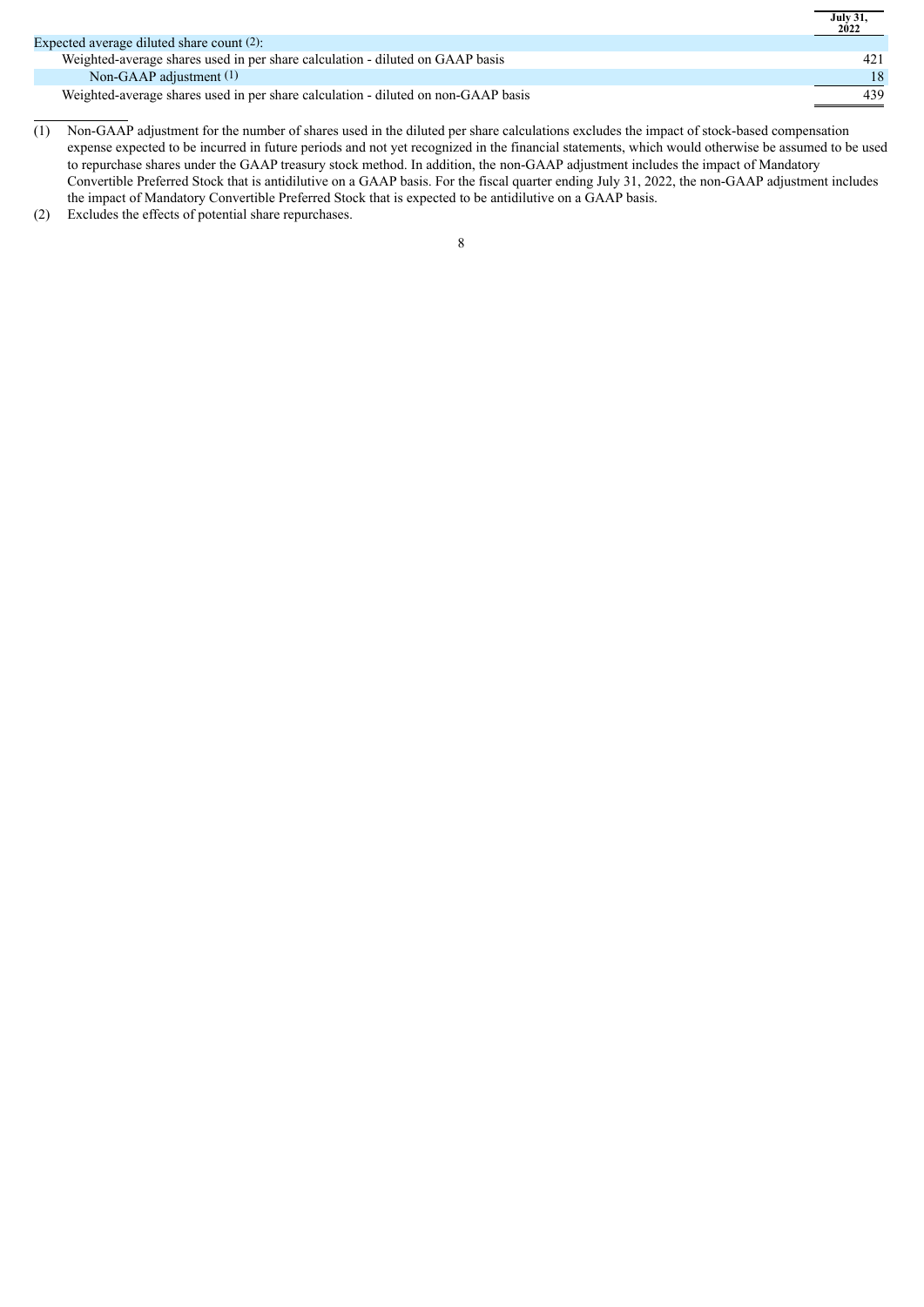#### **BROADCOM INC. CONDENSED CONSOLIDATED BALANCE SHEETS - UNAUDITED (IN MILLIONS)**

|                                      | May 1,<br>2022 | October 31,<br>2021    |
|--------------------------------------|----------------|------------------------|
| <b>ASSETS</b>                        |                |                        |
| Current assets:                      |                |                        |
| Cash and cash equivalents            | \$9,005        | $\mathbb{S}$<br>12,163 |
| Trade accounts receivable, net       | 3,083          | 2,071                  |
| Inventory                            | 1,668          | 1,297                  |
| Other current assets                 | 1,054          | 1,055                  |
| Total current assets                 | 14,810         | 16,586                 |
| Long-term assets:                    |                |                        |
| Property, plant and equipment, net   | 2,262          | 2,348                  |
| Goodwill                             | 43,603         | 43,450                 |
| Intangible assets, net               | 9,241          | 11,374                 |
| Other long-term assets               | 1,803          | 1,812                  |
| <b>Total assets</b>                  | \$71,719       | \$75,570               |
| <b>LIABILITIES AND EQUITY</b>        |                |                        |
| Current liabilities:                 |                |                        |
| Accounts payable                     | \$1,069        | \$<br>1,086            |
| Employee compensation and benefits   | 751            | 1,066                  |
| Current portion of long-term debt    | 302            | 290                    |
| Other current liabilities            | 4,788          | 3,839                  |
| Total current liabilities            | 6,910          | 6,281                  |
| Long-term liabilities:               |                |                        |
| Long-term debt                       | 39,164         | 39,440                 |
| Other long-term liabilities          | 4,655          | 4,860                  |
| <b>Total liabilities</b>             | 50,729         | 50,581                 |
| Preferred stock dividend obligation  | 27             | 27                     |
| Stockholders' equity:                |                |                        |
| Preferred stock                      |                |                        |
| Common stock                         |                |                        |
| Additional paid-in capital           | 21,078         | 24,330                 |
| Retained earnings                    |                | 748                    |
| Accumulated other comprehensive loss | (115)          | (116)                  |
| Total stockholders' equity           | 20,963         | 24,962                 |
| Total liabilities and equity         | \$71,719       | \$75,570               |